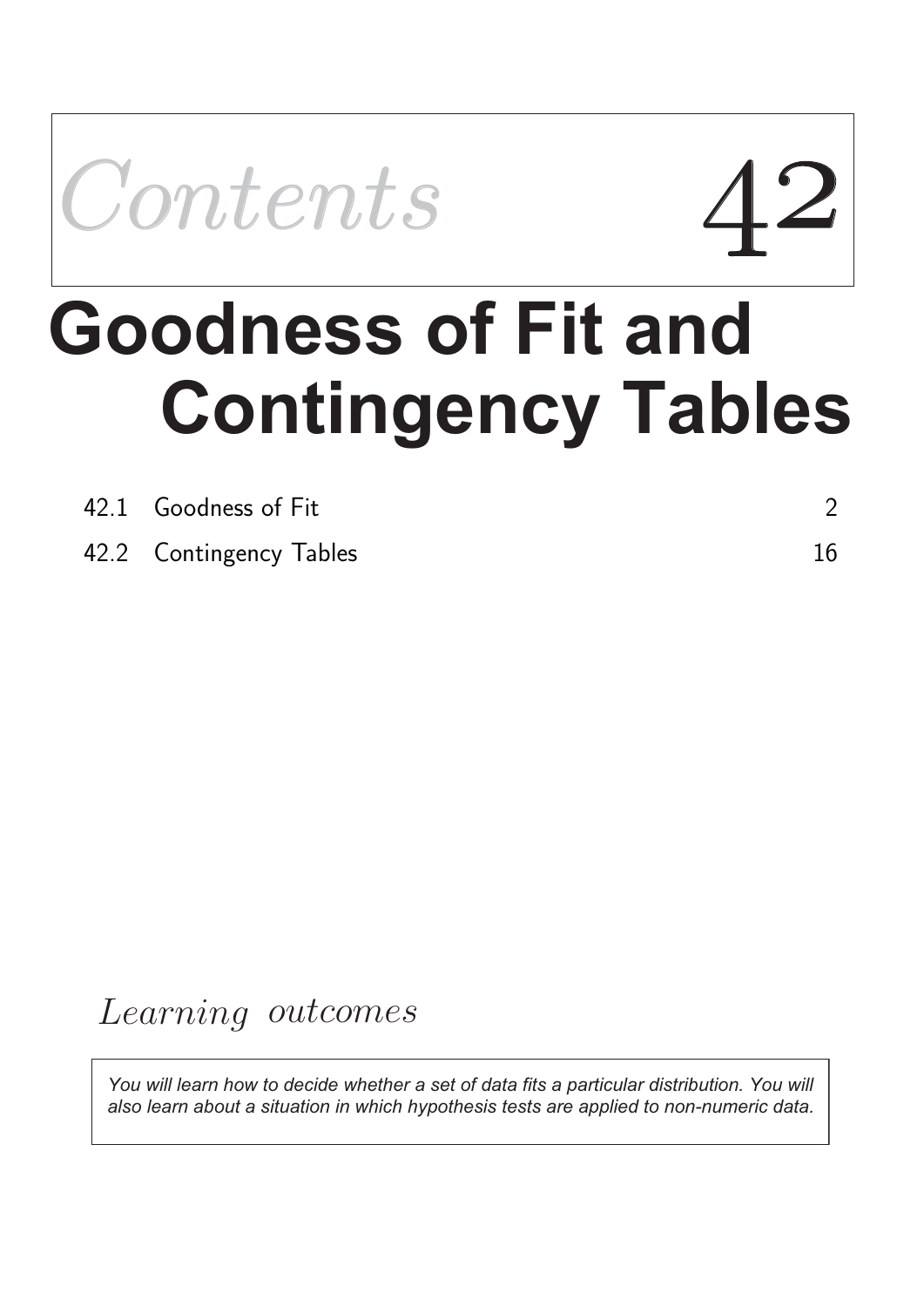## **Goodness of Fit**





If you are applying statistics to practical problems in industry, you may find that much of your work is concerned with making decisions concerning probability distributions. Sometimes it is advantageous to be able to describe the approximate probability distribution followed by a data set obtained experimentally. For example you may be asked to decide whether a data set is approximately normal. In order to make such decisions, you will find that you may use the chi-squared test provided that certain conditions are satisfied. On other occasions you may be given data concerning non-numeric variables in the form of a contingency table. This is one of those occasions when hypothesis tests can be applied to non-numeric variables.

| Prerequisites<br>Before starting this Section you should        | • understand how to find probabilities for a<br>chi-squared distribution (HELM 40)<br>• understand the principles of hypothesis<br>testing (HELM 41) |  |
|-----------------------------------------------------------------|------------------------------------------------------------------------------------------------------------------------------------------------------|--|
|                                                                 | • explain the term goodness-of-fit                                                                                                                   |  |
| <b>Learning Outcomes</b><br>On completion you should be able to | • perform hypothesis tests based on the<br>chi-squared distribution                                                                                  |  |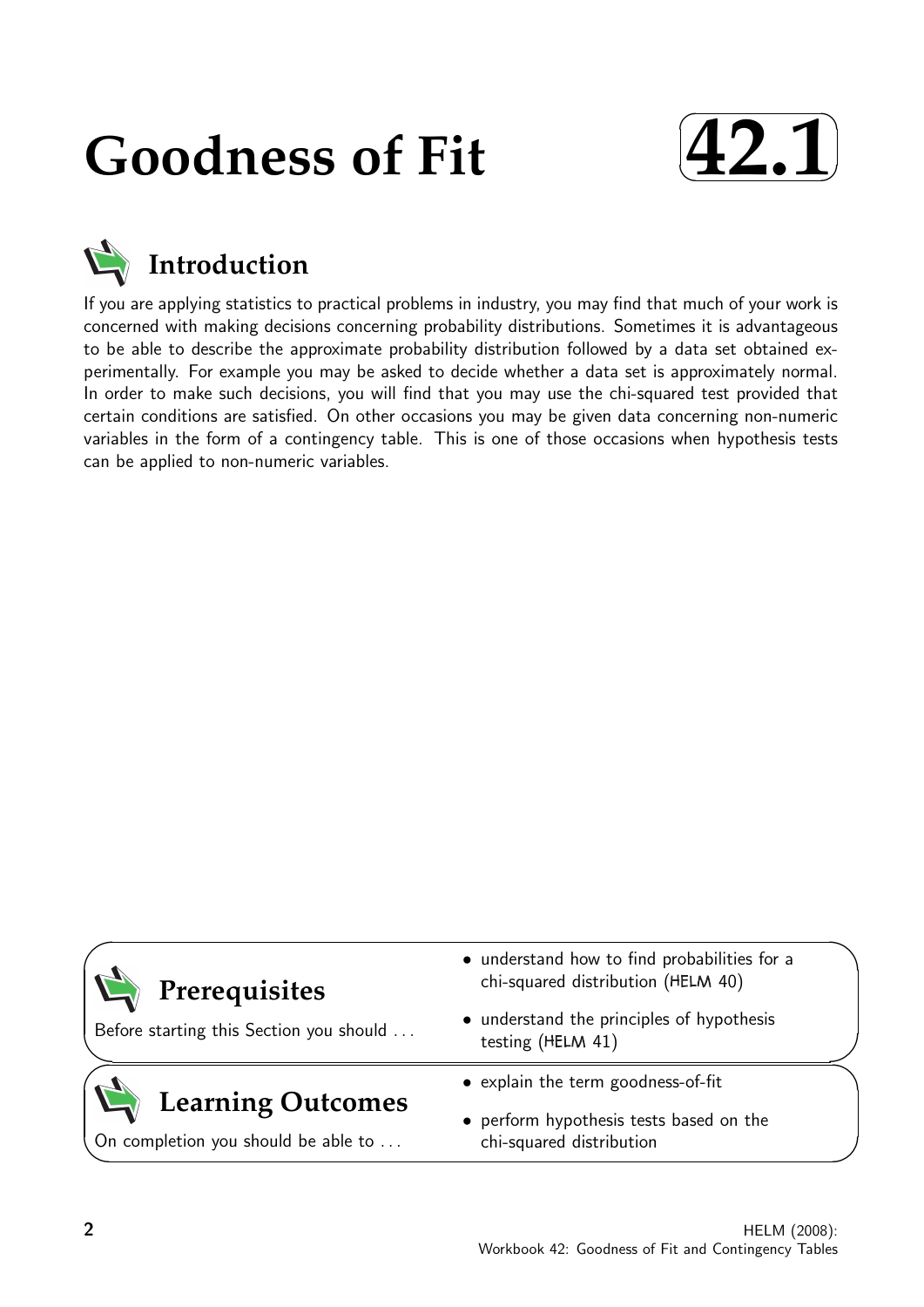

### **1. Goodness-of-fit tests**

The aim of a goodness-of-fit test is to determine the underlying nature of the probability distribution describing the population from which a random sample has been drawn. For example, we may wish to determine whether the population from which a sample has been drawn has a normal, binomial or Poisson distribution. While a variety of goodness-of-fit tests exist, the test described here depends on the  $\chi^2$ -distribution and is usually called the chi-squared test.

We assume that a random sample of size  $n$  has been drawn from a population with an unknown probability distribution and that we wish to determine the nature of that distribution.

- Firstly, if the data are continuous we organize the data into k intervals (often equal but not necessarily so) in order that we can write down the observed frequency, say  $O_i$ , of the  $i\mathsf{th}$ interval for  $1 \leq i \leq k$ .
- Secondly, we form a hypothesis about the nature of the unknown distribution. That is, we assume that it is normal, binomial, Poisson or some other appropriate probability distribution.
- Thirdly, we calculate, on the basis of the hypothesis outlined above, the expected frequency, say  $E_i$ , of the  $i$ th interval for  $1\leq i\leq k.$  The values of  $E_i$  are calculated using the formula

 $E_i = nP_i$ 

where  $P_i$  is the probability associated with the interval  $i.$ 

• Fourthly, we calculate the goodness-of-fit statistic as defined in Key Point 1.



It can be shown that, if the assumption made about the nature of the population (normal, binomial, Poisson etc.) is true then W follows (approximately) a chi-squared distribution with  $k-p-1$  degrees of freedom. Note that  $p$  represents the number of parameters needed to describe the probability distribution of the population which we have to estimate from the data. For example the normal distribution has two parameters  $\mu$  and  $\sigma$ , the binomial distribution has two parameters n and p but we usually only need to estimate p, while the Poisson distribution has one parameter,  $\mu$ .

• Fifthly, we reject the hypothesis concerning the nature of the underlying probability distribution if the calculated value of  $W$  exceeds the value of  $\chi^2_{\alpha, k-p-1}$  where  $\alpha$  is the area in the tail of the  $\chi^2$ -distribution, typically 5% or 1%.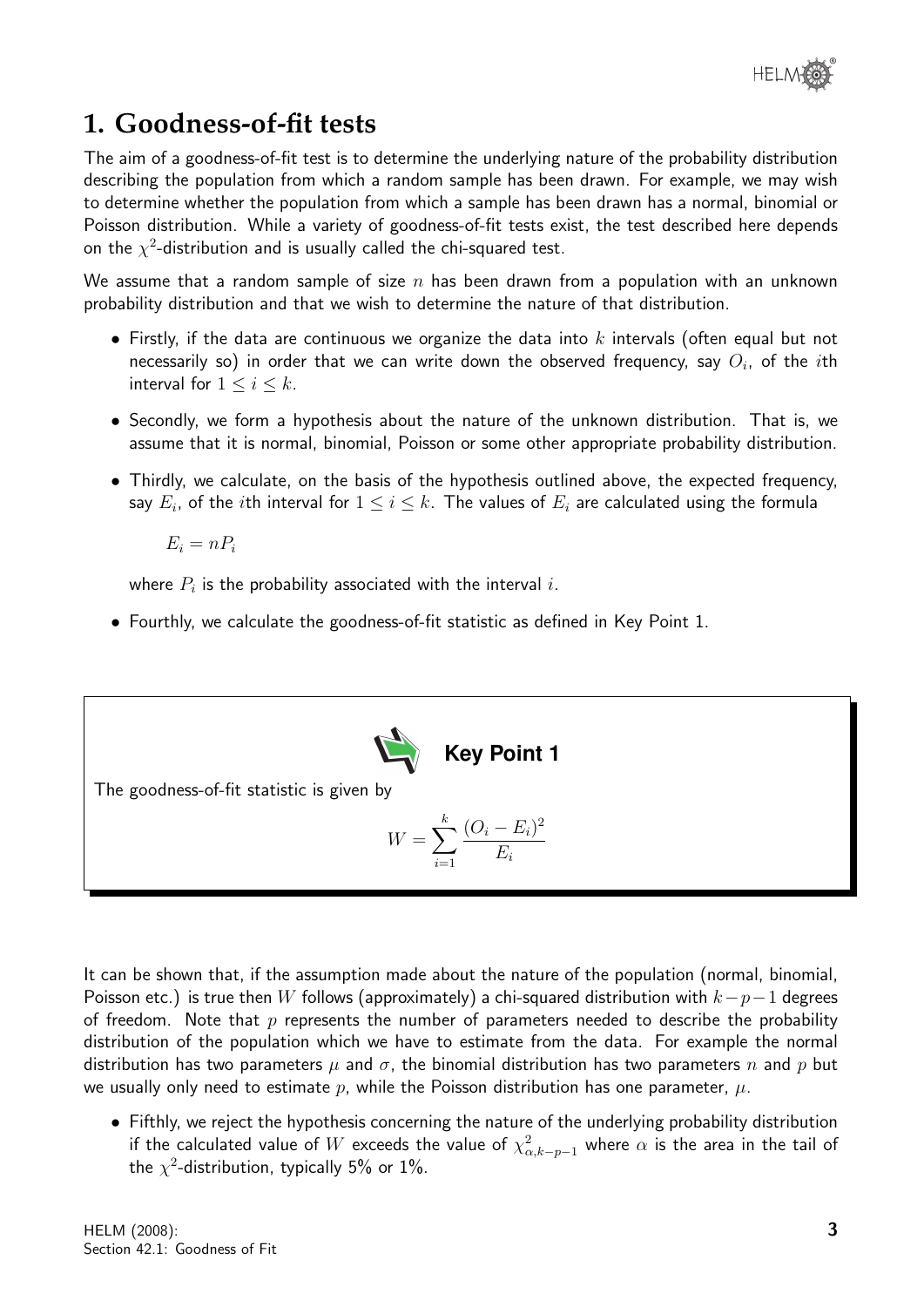#### **Notes**

- (a) The larger the sample, the more reliable the result since the assertion that  $W$  follows (approximately) a chi-squared distribution improves with increasing sample size.
- (b) The size of the expected frequencies should be monitored carefully. Various authors recommend that minimum expected frequencies of 3, 4 or 5 are acceptable. It is reasonably safe to accept expected frequencies provided that they are greater than 5 and 10 is certainly acceptable.
- (c) Some authors recommend that the k intervals into which the data are organized are chosen so that the frequencies in each interval are roughly equal - remember that equal intervals are not necessary for the test to be performed.

We will now look at two examples of goodness-of-fit tests, the first uses a (discrete) Poisson distribution and the second uses a (continuous) normal distribution. Each worked Example is immediately followed by a Task for you to do.



#### **Example 1**

A manufacturer produces high-quality sheet aluminium for use in highly stressed aircraft wings. A random sample of 100 sheets is inspected and the number of faults per sheet recorded. The results are given in the table below.

| Number of Faults per Sheet   Frequency of Occurrence |     |
|------------------------------------------------------|-----|
|                                                      |     |
|                                                      | 94  |
|                                                      | 1 4 |
|                                                      |     |
|                                                      |     |

Suggest a possible probability distribution from which the sample may have been drawn and perform a chi-squared test to determine the validity of your suggestion.

#### Solution

The data are already given in 5 classes with observed frequencies as shown. We will assume that the underlying distribution is Poisson and calculate the expected frequencies accordingly using the Poisson formula  $P(X = r) = \frac{e^{-\mu} \mu^r}{r^2}$ r! We need the value of the mean. This is calculated as  $50 \times 0 + 24 \times 1 + 14 \times 2 + 8 \times 3 + 4 \times 4$ 100  $= 0.92$ Hence the Poisson probabilities and the corresponding expected frequencies are:  $p_0 = P(X = 0) = \frac{e^{-\mu} \mu^0}{\Omega}$  $\frac{\mu}{0!}$  =  $e^{-0.92}$  = 0.399,  $E_0$  = 39.9

$$
p_1 = P(X = 1) = \frac{e^{-\mu} \mu^1}{1!} = e^{-0.92} \times 0.92 = 0.367, E_1 = 36.7
$$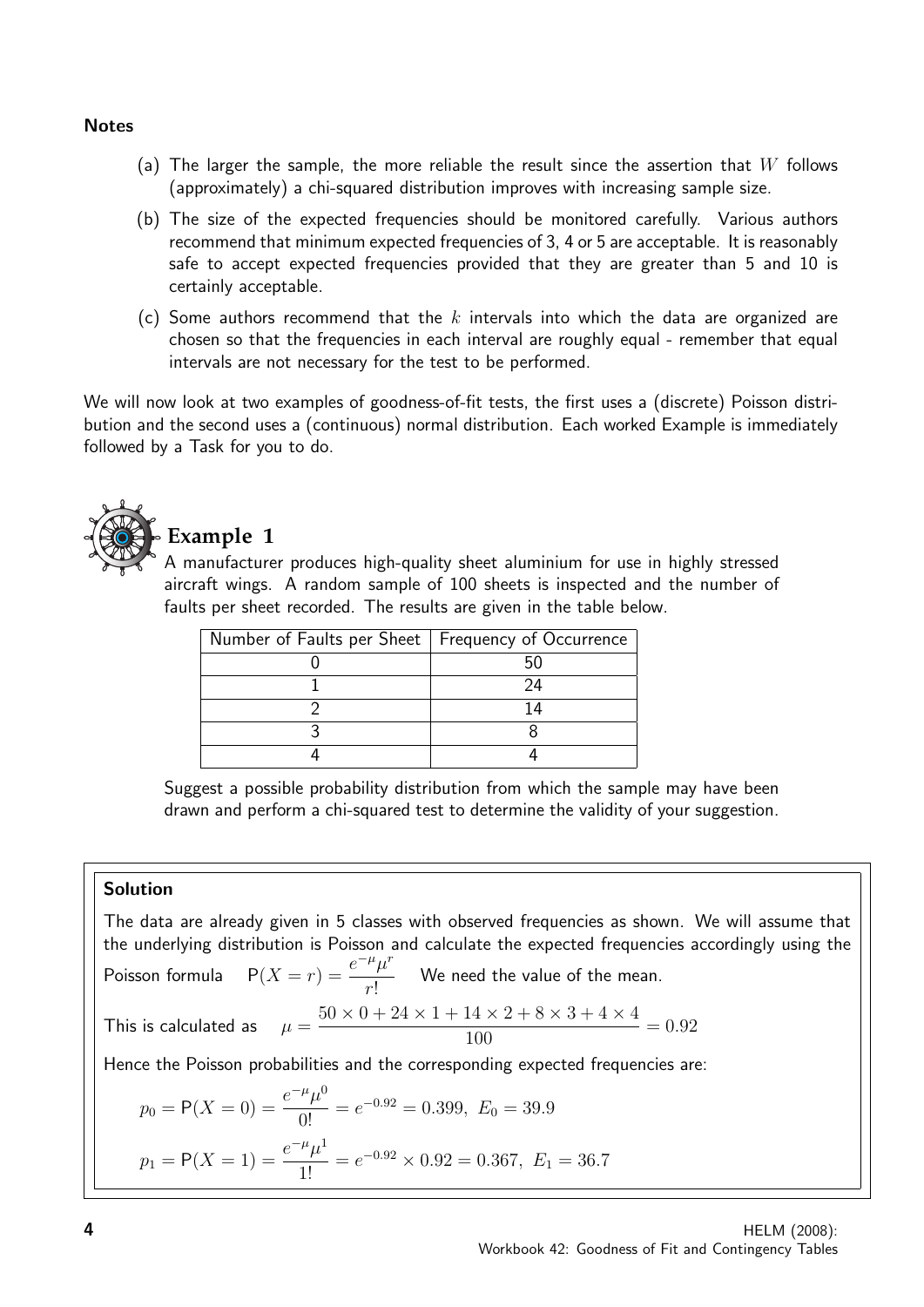

#### Solution (contd.)  $p_2 = P(X = 2) = \frac{e^{-\mu} \mu^2}{2!}$  $\frac{r}{2!}$  =  $e^{-0.92} \times 0.92^2$  $\frac{1}{2}$  = 0.169,  $E_2 = 16.9$  $p_3 = P(X = 3) = \frac{e^{-\mu} \mu^3}{3!}$  $\frac{\mu}{3!} =$  $e^{-0.92} \times 0.92^3$  $\frac{6.662}{6}$  = 0.052,  $E_3$  = 5.2  $p_4 = P(X \ge 4) = 1 - (0.399 + 0.367 + 0.169 + 0.052) = 0.013, E_4 = 1.3$

Note that in calculating  $p_4$  we have ensured that our probabilities sum to unity.

Since the last frequency is very small we will combine the last two and use 4 classes so that  $O_3 = 12$ and  $E_3 = 6.5$ .

The test statistic is

$$
W = \sum_{i=0}^{3} \frac{(O_i - E_i)^2}{E_i} = \frac{(50 - 39.9)^2}{39.9} + \frac{(24 - 36.7)^2}{36.7} + \frac{(14 - 16.9)^2}{16.9} + \frac{(12 - 6.5)^2}{6.5} = 12.103
$$

and the number of degrees of freedom is  $k - p - 1 = 4 - 1 - 1 = 2$  so that the critical value from Table  $1$  (at the end of the Workbook) is  $\chi_{0.05,2}^2=5.99.$  Clearly  $12.103>5.99$  and we must reject the null hypothesis that the underlying distribution is Poisson.



A manufacturer produces electronic components for use in computer controlled monitoring systems. A random sample of 100 components is inspected and the number of faults per component recorded. The results are given in the table below.

| Number of Faults per Component   Frequency of Occurrence |  |
|----------------------------------------------------------|--|
|                                                          |  |
|                                                          |  |
|                                                          |  |
|                                                          |  |

Perform a chi-squared test to determine the validity of the assumption that the occurrence of faults in the components is Poisson.

#### Your solution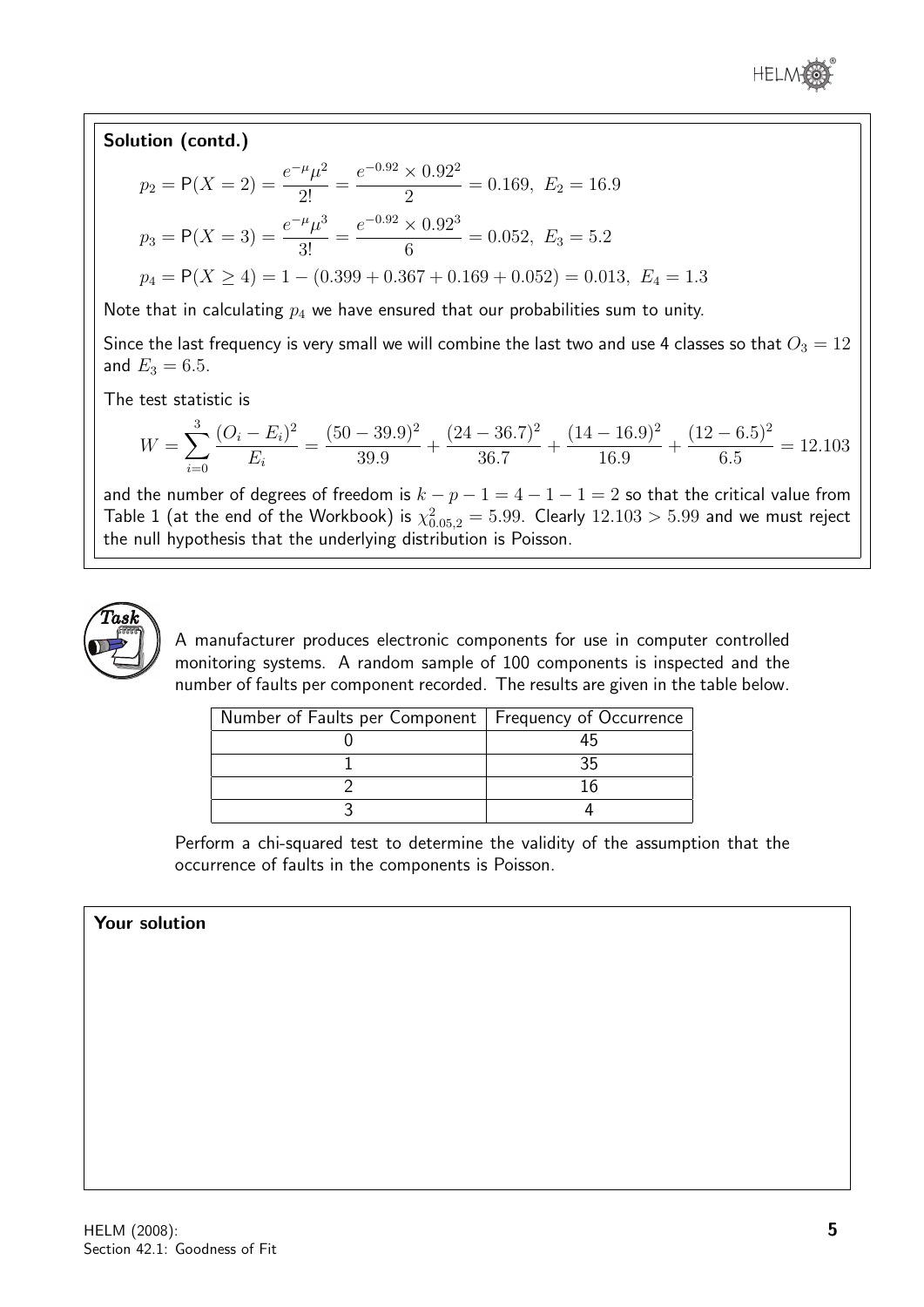The data are given in 4 classes with observed frequencies as shown. The expected frequencies using the Poisson formula with a mean

$$
\mu = \frac{45 \times 0 + 35 \times 1 + 16 \times 2 + 4 \times 3}{100} = 0.79
$$

are

$$
p_0 = P(X = 0) = \frac{e^{-\mu} \mu^0}{0!} = e^{-0.79} = 0.454, E_0 = 45.4
$$

$$
p_1 = P(X = 1) = \frac{e^{-\mu}\mu^1}{1!} = e^{-0.79} \times 0.79 = 0.359, E_1 = 35.9
$$
  

$$
p_2 = P(X = 2) = \frac{e^{-\mu}\mu^2}{2!} = \frac{e^{-0.79} \times 0.79^2}{2} = 0.142, E_2 = 14.2
$$
  

$$
p_3 = P(X \ge 3) = 1 - (0.454 + 0.359 + 0.142) = 0.045, E_3 = 4.5
$$

The last frequency is small but since it is greater than 3 we will allow its use.

The test statistic is

$$
W = \sum_{i=0}^{3} \frac{(O_i - E_i)^2}{E_i} = \frac{(45 - 45.4)^2}{45.4} + \frac{(35 - 35.9)^2}{35.9} + \frac{(16 - 14.2)^2}{14.2} + \frac{(4 - 4.5)^2}{4.5} = 0.310
$$

and the number of degrees of freedom is  $k - p - 1 = 4 - 1 - 1 = 2$  so that the critical value from tables is  $\chi^2_{0.05,2}=5.99$ . Clearly  $0.310 < 5.99$  and we accept the null hypothesis that the underlying distribution is Poisson. Note that the decision to accept the value  $E_3 = 4.5$  is fairly marginal and that some personal judgement in such situations as to whether such values should be accepted or combined with another class is unavoidable.



Using the data of the previous Task but combining the expected frequencies of the last two classes, perform a chi-squared test to determine the validity of the assumption that the occurrence of faults in the components is Poisson.

Your solution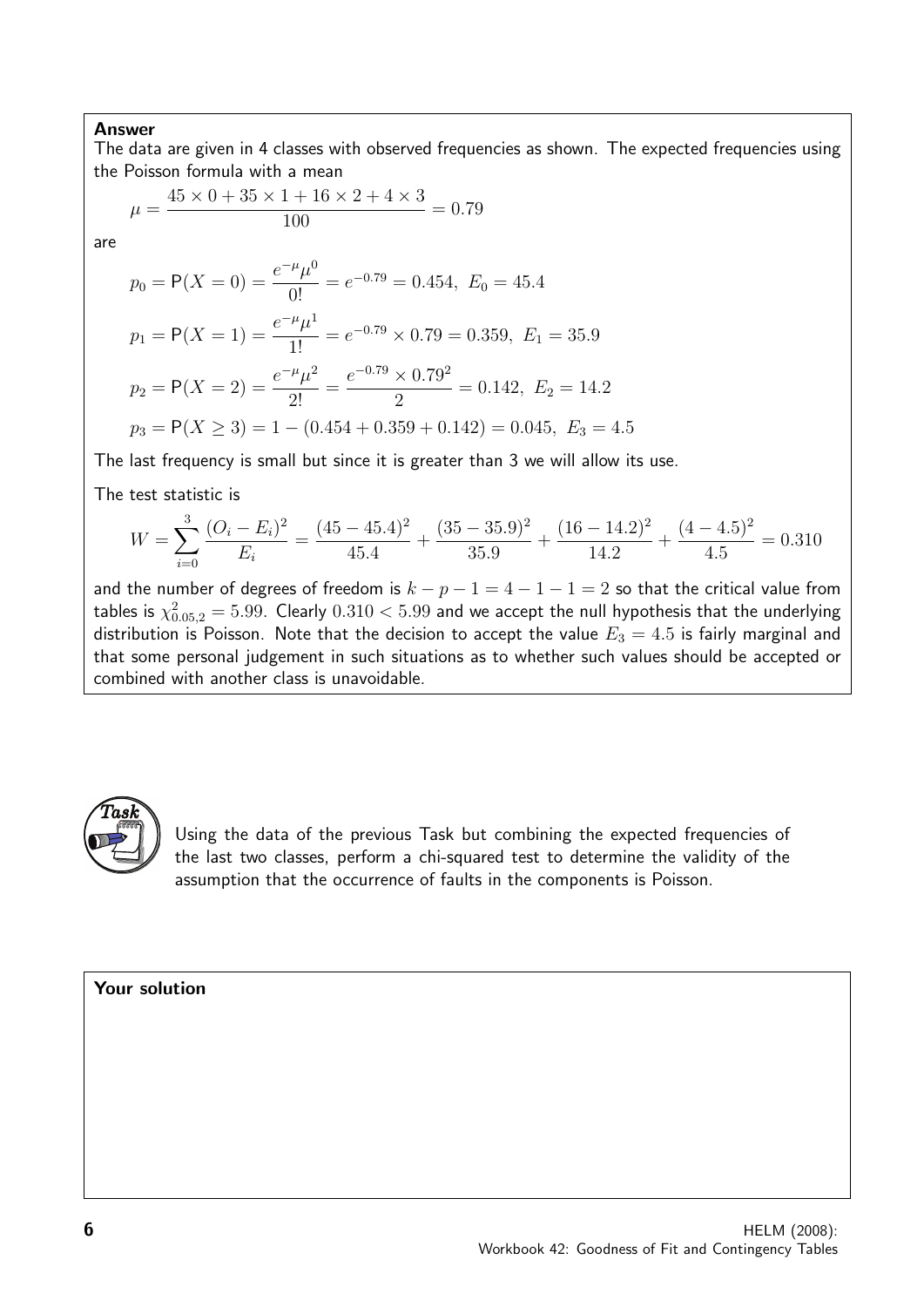

The data are given in 4 classes with observed frequencies as shown. The expected frequencies using the Poisson formula with a mean

$$
\mu = \frac{45 \times 0 + 35 \times 1 + 16 \times 2 + 4 \times 3}{100} = 0.79
$$

are

$$
p_0 = P(X = 0) = \frac{e^{-\mu} \mu^0}{0!} = e^{-0.79} = 0.454, E_0 = 45.4
$$

$$
p_1 = P(X = 1) = \frac{e^{-\mu}\mu^1}{1!} = e^{-0.79} \times 0.79 = 0.359, E_1 = 35.9
$$
  
\n
$$
p_2 = P(X = 2) = \frac{e^{-\mu}\mu^2}{2!} = \frac{e^{-0.79} \times 0.79^2}{2} = 0.142, E_2 = 14.2
$$
  
\n
$$
p_3 = P(X \ge 3) = 1 - (0.454 + 0.359 + 0.142) = 0.045, E_3 = 4.5
$$

We will combine the expected frequencies of the last two classes and use 3 classes in total with expected frequencies of  $E_0 = 45.4, E_1 = 35.9, E_2 = 18.7$ .

The test statistic is

$$
W = \sum_{i=0}^{3} \frac{(O_i - E_i)^2}{E_i} = \frac{(45 - 45.4)^2}{45.4} + \frac{(35 - 35.9)^2}{35.9} + \frac{(20 - 18.7)^2}{18.7} = 0.113
$$

and the number of degrees of freedom is  $k - p - 1 = 4 - 1 - 1 = 2$  so that the critical value from Table  $1$  (at the end of the Workbook) is  $\chi_{0.05,2}^2=5.99$ . Clearly  $0.113 < 5.99$  and we accept the null hypothesis that the underlying distribution is Poisson. Note that the decision to combine the last two classes has not, in this case, affected the acceptance of the null hypothesis.



A quality control engineer is given the job of checking the voltage output characteristics of a circuit component in a CD player. After checking 100 randomly selected components and plotting a histogram of the results, the engineer concludes that the mean output of the 100 checked components is  $\bar{x}=6.12$  volts, that the standard deviation is  $s = 0.1$  volts and that the voltage distribution is probably normal. Choose a suitable test to decide whether the assumption of normality is valid at the 5% level of significance.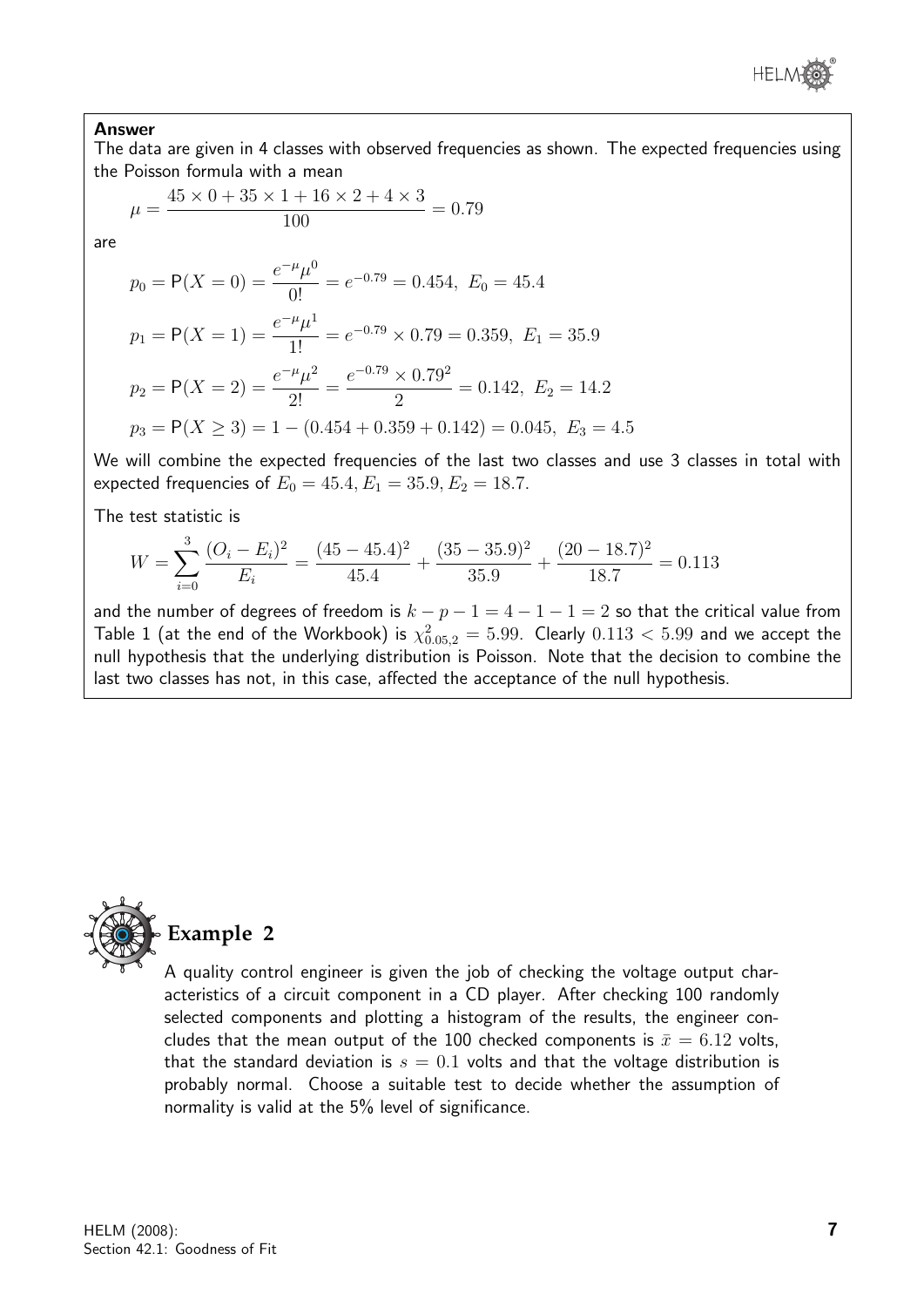#### Solution

The engineer decides to use a chi-squared test to test the assumption of normality and follow the (common) practice of ensuring that the expected frequencies are equal. To do this, the data are put into eight equal classes and the class boundaries calculated as follows.

From the standard normal distribution the  $Z$  values corresponding to class boundaries giving a probability of 0.125 (i.e. 1/8) may be read off from tables as  $0, 0.32, 0.675, 1.15$  and  $\infty$  for positive values and  $0, -0.32, -0.675, -1.15$  and  $-\infty$  for negative values. Using

$$
Z=\frac{x-\bar{x}}{s}\rightarrow x=\bar{x}+Z.s
$$

the class boundaries are calculated to be: 6.005, 6.053, 6.088, 6.120, 6.152, 6.188, 6.235. This gives the eight classes, the observed frequencies found by the engineer (you are given this information here), and the expected frequencies as:

| Classes                   |    | Observed Frequencies $O_i$ Expected Frequencies $E_i$ |
|---------------------------|----|-------------------------------------------------------|
| x < 6.005                 | 8  | 12.5                                                  |
| $6.005 \leq x \leq 6.053$ | 11 | 12.5                                                  |
| $6.053 \leq x \leq 6.088$ | 16 | 12.5                                                  |
| $6.088 \leq x \leq 6.120$ | 19 | 12.5                                                  |
| $6.120 \leq x \leq 6.152$ | 18 | 12.5                                                  |
| $6.152 \leq x \leq 6.188$ | 13 | 12.5                                                  |
| $6.188 \leq x \leq 6.235$ | 9  | 12.5                                                  |
| 6.235 < x                 | 6  | 12.5                                                  |

The hypotheses are:  $H_0$ : distribution is normal,  $H_1$ : distribution is not normal The test statistic is

$$
W = \sum_{i=1}^{8} \frac{(O_i - E_i)^2}{E_i}
$$
  
=  $\frac{(8 - 12.5)^2}{12.5} + \frac{(11 - 12.5)^2}{12.5} + \frac{(16 - 12.5)^2}{12.5} + \frac{(19 - 12.5)^2}{12.5} + \frac{(18 - 12.5)^2}{12.5}$   
=  $1.62 + 0.18 + 0.98 + 3.38 + 2.42 + 0.02 + 0.98 + 3.38 = 12.96$ 

and the number of degrees of freedom is  $k - p - 1 = 8 - 2 - 1 = 5$  so that the critical value from Table 1 is  $\chi_{0.05,5}^2 = 11.07$ .

Since  $11.07 < 12.96$  we have sufficient evidence to reject the null hypothesis and so the engineer should conclude that the distribution of voltages is not normal.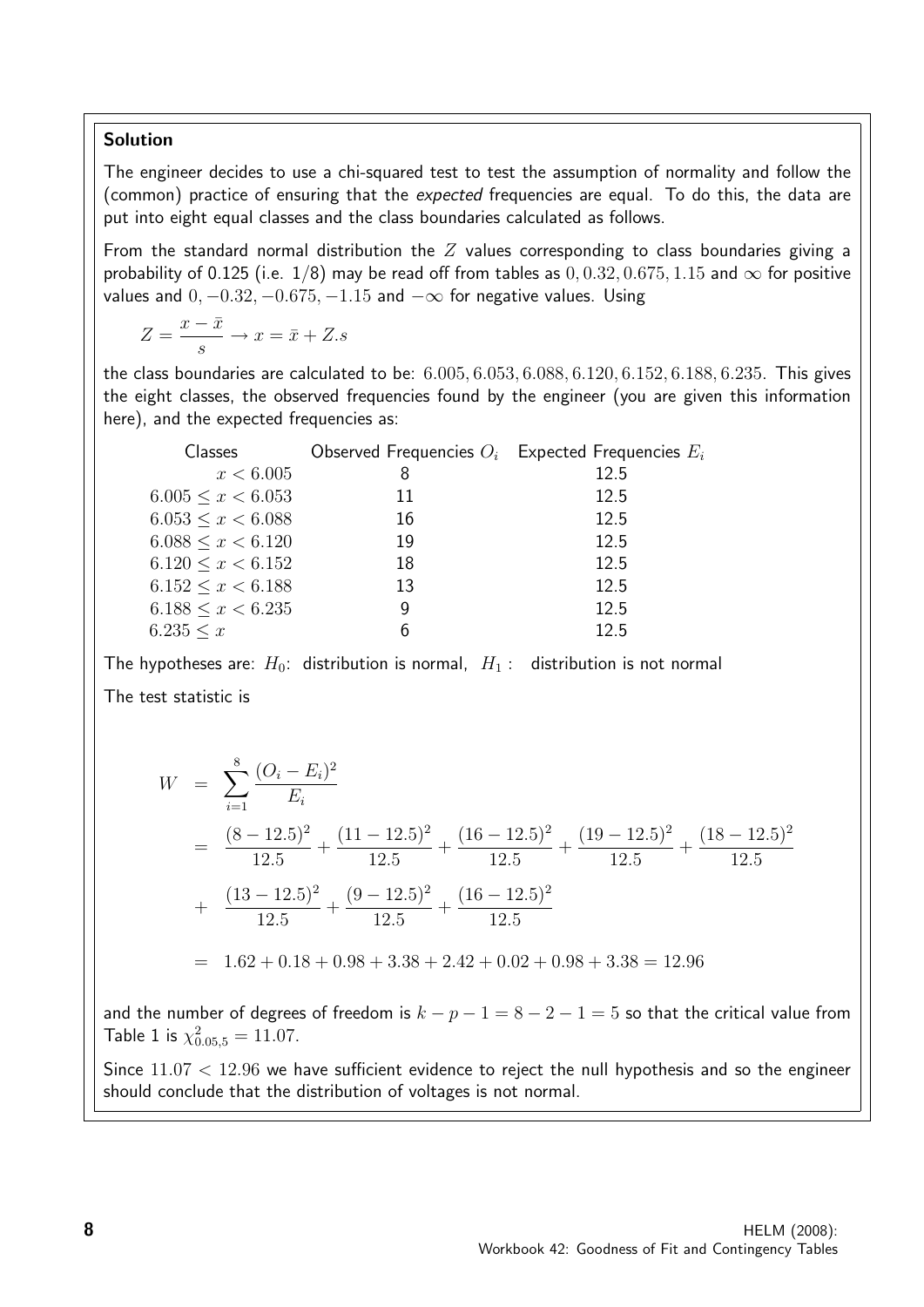



An electrical engineer working for a Health and Safety Executive measures the radiation emitted through the closed doors of 100 used microwave ovens. The measurements, in mw cm $^{-2}$ , are given in the table below.

|      |           | 0.19  0.16  0.14  0.20  0.17  0.21  0.18  0.22  0.26  0.23 |  |  |      |
|------|-----------|------------------------------------------------------------|--|--|------|
|      |           | 0.13 0.17 0.16 0.21 0.18 0.22 0.20 0.23 0.16 0.26          |  |  |      |
|      |           | 0.19  0.16  0.14  0.20  0.18  0.21  0.19  0.22  0.27  0.24 |  |  |      |
|      |           | 0.12 0.17 0.15 0.20 0.18 0.22 0.19 0.23 0.29 0.25          |  |  |      |
|      |           | 0.06  0.16  0.14  0.20  0.17  0.21  0.18  0.22  0.26  0.23 |  |  |      |
|      |           | 0.13 0.17 0.16 0.20 0.18 0.22 0.19 0.23 0.30 0.25          |  |  |      |
|      |           | 0.19  0.17  0.14  0.20  0.18  0.21  0.19  0.22  0.27  0.24 |  |  |      |
|      |           | 0.11 0.17 0.15 0.20 0.18 0.21 0.19 0.23 0.27 0.24          |  |  |      |
| 0.13 | 0.17      | $0.16$ $0.21$ $0.18$ $0.22$ $0.19$ $0.23$ $0.33$           |  |  | 0.25 |
|      | 0.13 0.17 | 0.16 0.21 0.18 0.22 0.19 0.23 0.36                         |  |  | 0.26 |

The mean radiation of the checked ovens is  $\bar{x}=0.20$  mw cm $^{-2}$ , and the standard deviation is  $s=0.05$  mw cm $^{-2}.$  Verify that the table below giving the eight classes corresponding to the observed and expected frequencies shown is correct.

| Classes                   |    | Observed Frequencies $O_i$ Expected Frequencies $E_i$ |
|---------------------------|----|-------------------------------------------------------|
| x < 0.143                 | 11 | 12.5                                                  |
| $0.143 \leq x \leq 0.166$ | 10 | 12.5                                                  |
| $0.166 \leq x \leq 0.184$ | 19 | 12.5                                                  |
| $0.184 \leq x \leq 0.200$ | 10 | 12.5                                                  |
| $0.200 \leq x \leq 0.216$ | 16 | 12.5                                                  |
| $0.216 \leq x < 0.234$    | 17 | 12.5                                                  |
| $0.234 \leq x < 0.258$    | 6  | 12.5                                                  |
| 0.258 < x                 | 11 | 12.5                                                  |

Use a chi-squared test to decide whether the radiation readings obtained from the ovens are normally distributed at the 5% level of significance.

#### Your solution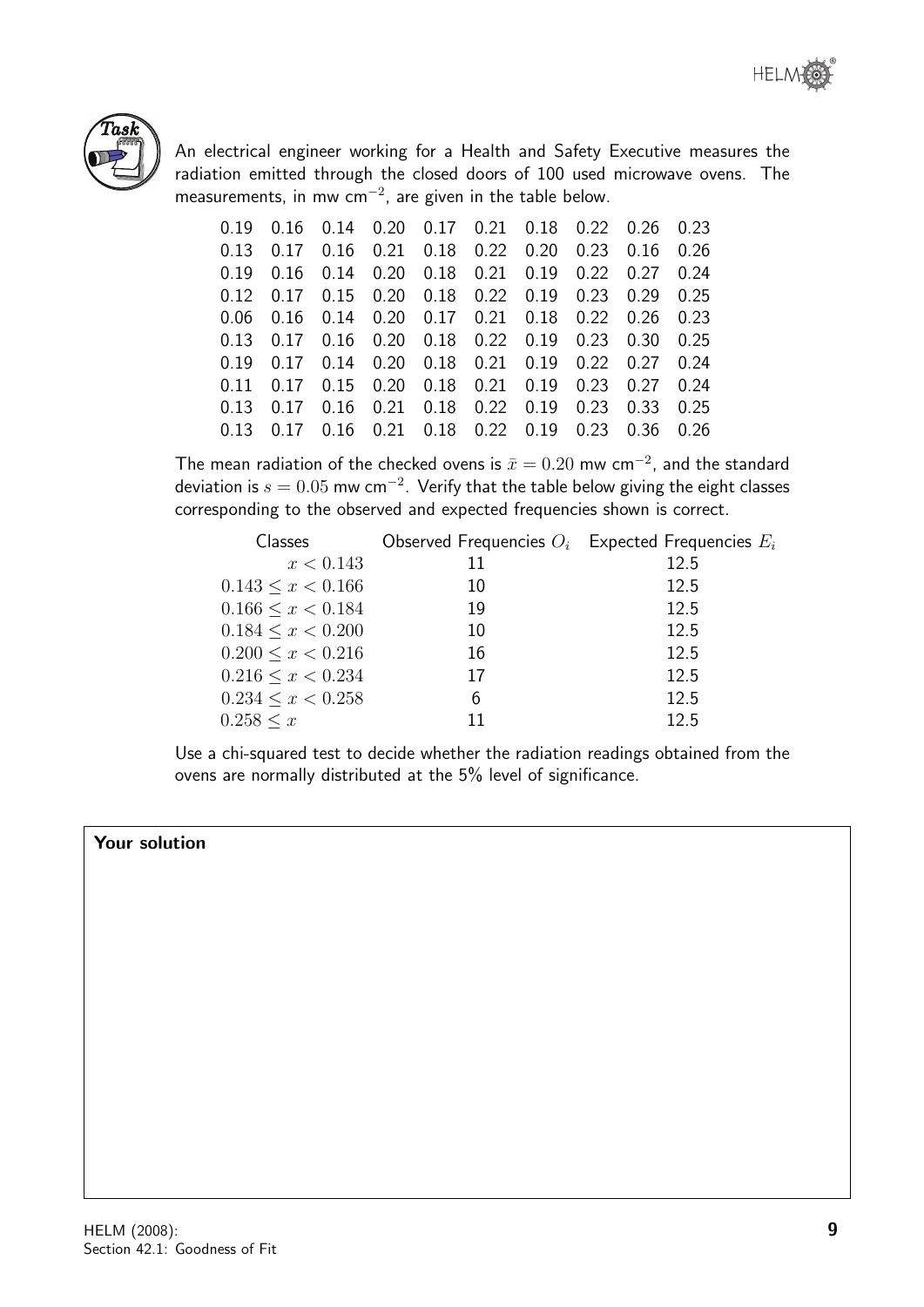Although the choice of class boundaries is arbitrary, for convenience we choose boundaries to make eight classes with equal probabilities of 0.125.

From the standard normal distribution the  $Z$  values corresponding to class boundaries giving a probability of 0.125 may be read off from tables as  $0, 0.32, 0.675, 1.15$  and  $\infty$  for positive values and  $0, -0.32, -0.675, -1.15$  and  $-\infty$  for negative values. Using

$$
Z = \frac{x - \bar{x}}{s} \to x = \bar{x} + Z.s
$$

the class boundaries are calculated to be:

0.143, 0.166, 0.184, 0.200, 0.216, 0.234, 0.258

This gives the eight classes, the observed frequencies found by the engineer and the expected frequencies as given in the table above.

The hypotheses are:  $H_0$ : distribution is normal,  $H_1$ : distribution is not normal.

The test statistic is

$$
W = \sum_{i=1}^{8} \frac{(O_i - E_i)^2}{E_i}
$$
  
= 
$$
\frac{(11 - 12.5)^2}{12.5} + \frac{(10 - 12.5)^2}{12.5} + \frac{(19 - 12.5)^2}{12.5} + \frac{(10 - 12.5)^2}{12.5} + \frac{(16 - 12.5)^2}{12.5}
$$
  
+ 
$$
\frac{(17 - 12.5)^2}{12.5} + \frac{(6 - 12.5)^2}{12.5} + \frac{(11 - 12.5)^2}{12.5}
$$
  
= 0.18 + 0.5 + 3.38 + 0.5 + 0.98 + 1.62 + 3.38 + 0.18 = 10.72

and the number of degrees of freedom is  $k - p - 1 = 8 - 2 - 1 = 5$  so that the critical value from Table 1 is  $\chi_{0.05,5}^2 = 11.07$ .

Since  $10.72 < 11.07$  we do not have sufficient evidence to reject the null hypothesis and so the engineer should conclude that the distribution of microwave radiation readings taken from the ovens is normal.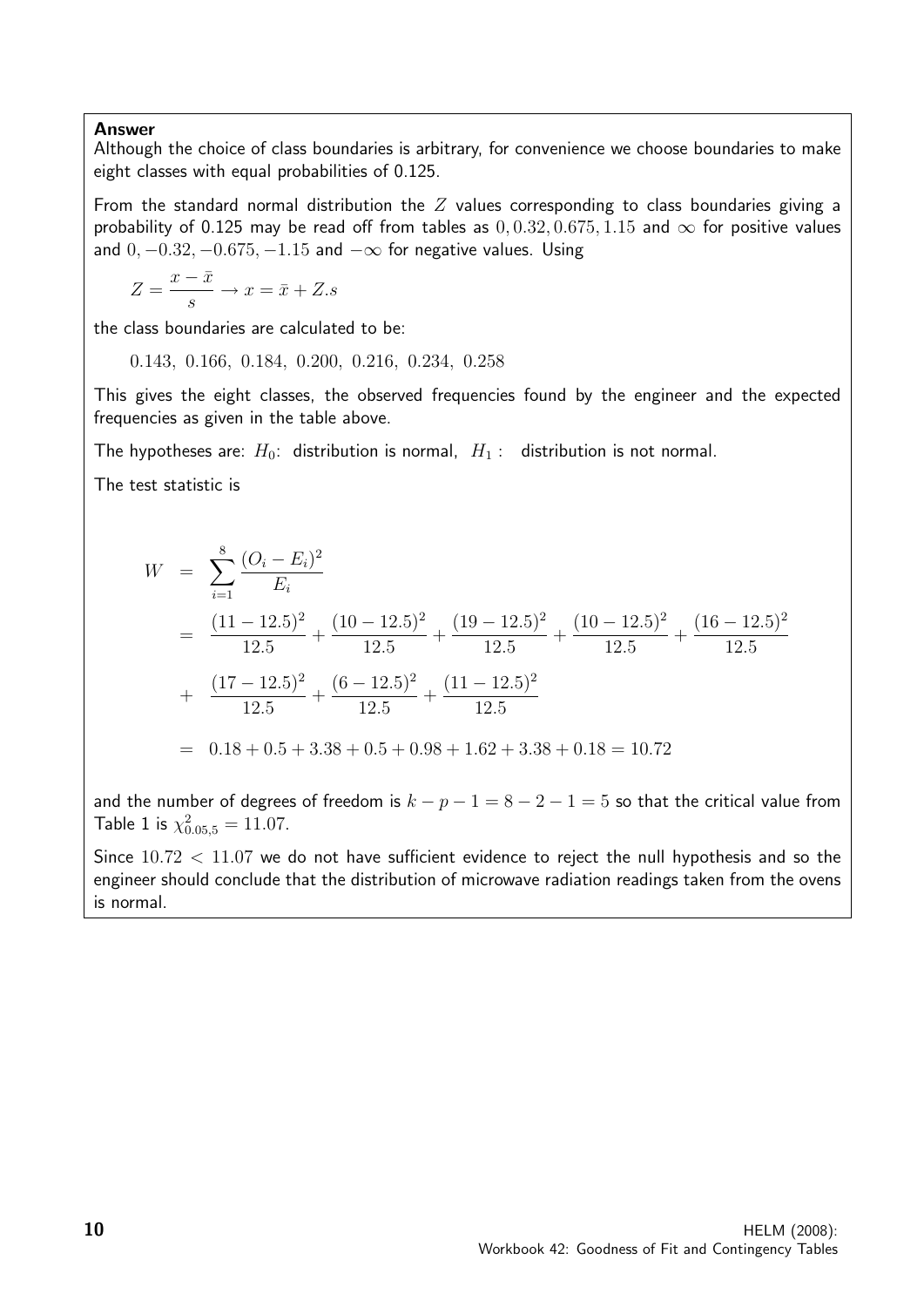

#### **Exercises**

1. A factory produces portable CD players. Every week a sample of ten players is selected and subjected to 100 hours of continuous use. At the end of this time the players are tested and the number not reaching a specified standard is recorded. The numbers recorded in 100 consecutive weeks are given below. Test the hypothesis that the data come from a binomial distribution. Use the 5% level of significance.

| Number failing standard 0 1 2 3 4 5 |  |                 |  |
|-------------------------------------|--|-----------------|--|
| Number of weeks                     |  | 34 24 19 14 9 0 |  |

2. A highway engineer records the numbers of vehicles passing a point in a road in 120 consecutive one-minute intervals, as follows. Test the hypothesis that the data come from a Poisson distribution. Use the 5% level of significance.

| Number of vehicles 0 1 2 3 4 5 6 7 8 9 10 11     |  |  |  |  |  |  |
|--------------------------------------------------|--|--|--|--|--|--|
| Number of intervals 0 5 10 20 30 20 15 7 6 4 2 1 |  |  |  |  |  |  |

3. In a test of a device to generate electricity from wave power at sea, 60 observations are made of the root mean square bending moment  $Y$  of a component (in newton metres). The data are summarised as follows. The sample mean is 5.08 and the sample variance is 3.29. Test the hypothesis that  $Y$  has a normal distribution. Use the  $5\%$  level of significance.

| Class         | Frequency | Class      | Frequency |
|---------------|-----------|------------|-----------|
| Y < 2         |           | 6 < Y < 7  |           |
| 2 < Y < 3     |           | 7 < Y < 8  |           |
| 3 < Y < 4     | 12        | 8 < Y < 9  |           |
| 4 < Y < 5     |           | 9 < Y < 10 |           |
| $5 < Y \le 6$ |           | 10 < Y     |           |

4. Eighty aircraft components are tested until they fail. The failure times  $T$  in hours are summarised as follows. The sample mean is 6434. Test the hypothesis that the distribution of  $T$ is exponential. Use the 5% level of significance.

| <b>Class</b>         | Frequency $\parallel$ | Class                    | Frequency |
|----------------------|-----------------------|--------------------------|-----------|
| 0 < T < 2000         |                       | 10000 $\lt T \leq 12000$ |           |
| 2000 < T < 4000      |                       | 12000 $\lt T \leq 14000$ |           |
| $4000 < T \leq 6000$ | 19                    | 14000 $\lt T \le 16000$  |           |
| 6000 < T < 8000      |                       | $16000 < T \leq 18000$   |           |
| 8000 < T < 10000     | 4                     | 18000 < T                |           |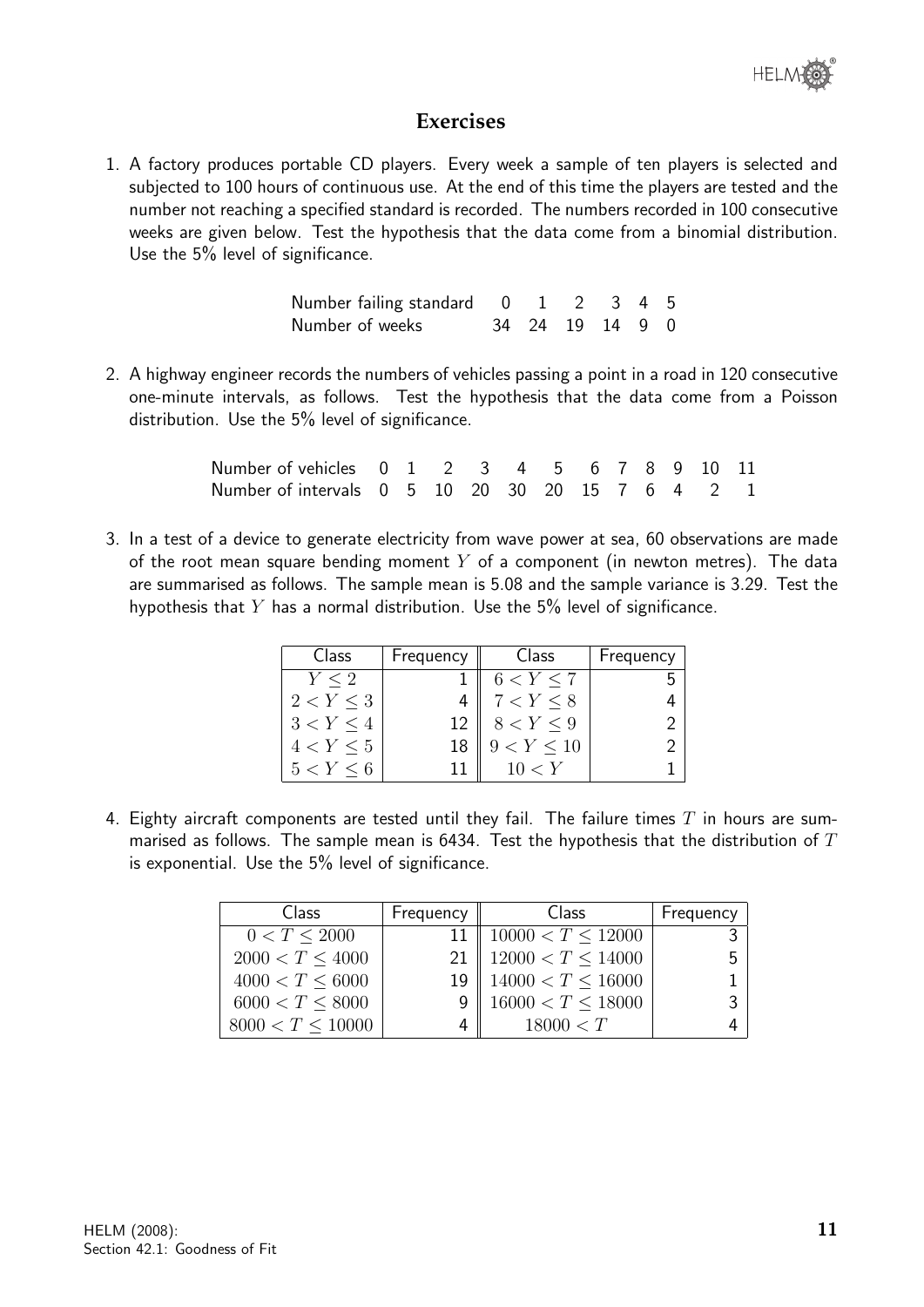1. Total number of failures:  $0 \times 34 + 1 \times 24 + \cdots + 4 \times 9 = 140$ .

Mean number of failures per week:  $140/100 = 1.4$ .

Estimate of  $p : 1.4/5 = 0.28$ .

Use binomial(5, 0.28) distribution.

$$
P(X = j) = {5 \choose j} 0.28^{j} 0.72^{5-j}
$$

|               | No. failing Probability | Frequency         |    |  |
|---------------|-------------------------|-------------------|----|--|
|               |                         | Expected Observed |    |  |
| 0             | 0.1935                  | 19.35             | 34 |  |
| 1             | 0.3762                  | 37.62             | 24 |  |
| $\mathcal{P}$ | 0.2926                  | 29.26             | 19 |  |
| 3             | 0.1138                  | 11.38             | 14 |  |
| 4             | 0.0221                  | 2.21              | 9  |  |
| 5             | 0.0017                  | 0.17              |    |  |
|               |                         |                   |    |  |

Some expected frequencies are too small so we combine neighbouring classes.

|               | No. failing Probability | Frequency |                   |
|---------------|-------------------------|-----------|-------------------|
|               |                         |           | Expected Observed |
|               | 0.1935                  | 19.35     | 34                |
|               | 0.3762                  | 37.62     | 24                |
| $\mathcal{P}$ | 0.2926                  | 29.26     | 19                |
| 3,4,5         | 0.1376                  | 13.76     | 23                |

Test statistic:

$$
W = \frac{(34 - 19.35)^2}{19.35} + \dots + \frac{(23 - 13.76)^2}{13.76} = 25.825.
$$

Degrees of freedom:  $4 - 1 - 1 = 2$  (4 classes, 1 estimated parameter).

Critical value:  $\chi_2^2(5\%) = 5.991$ .

The test statistic is significant at the 5% level. We reject the null hypothesis. We conclude that the data do not come from a binomial distribution. There seems to be an excess of large and small counts.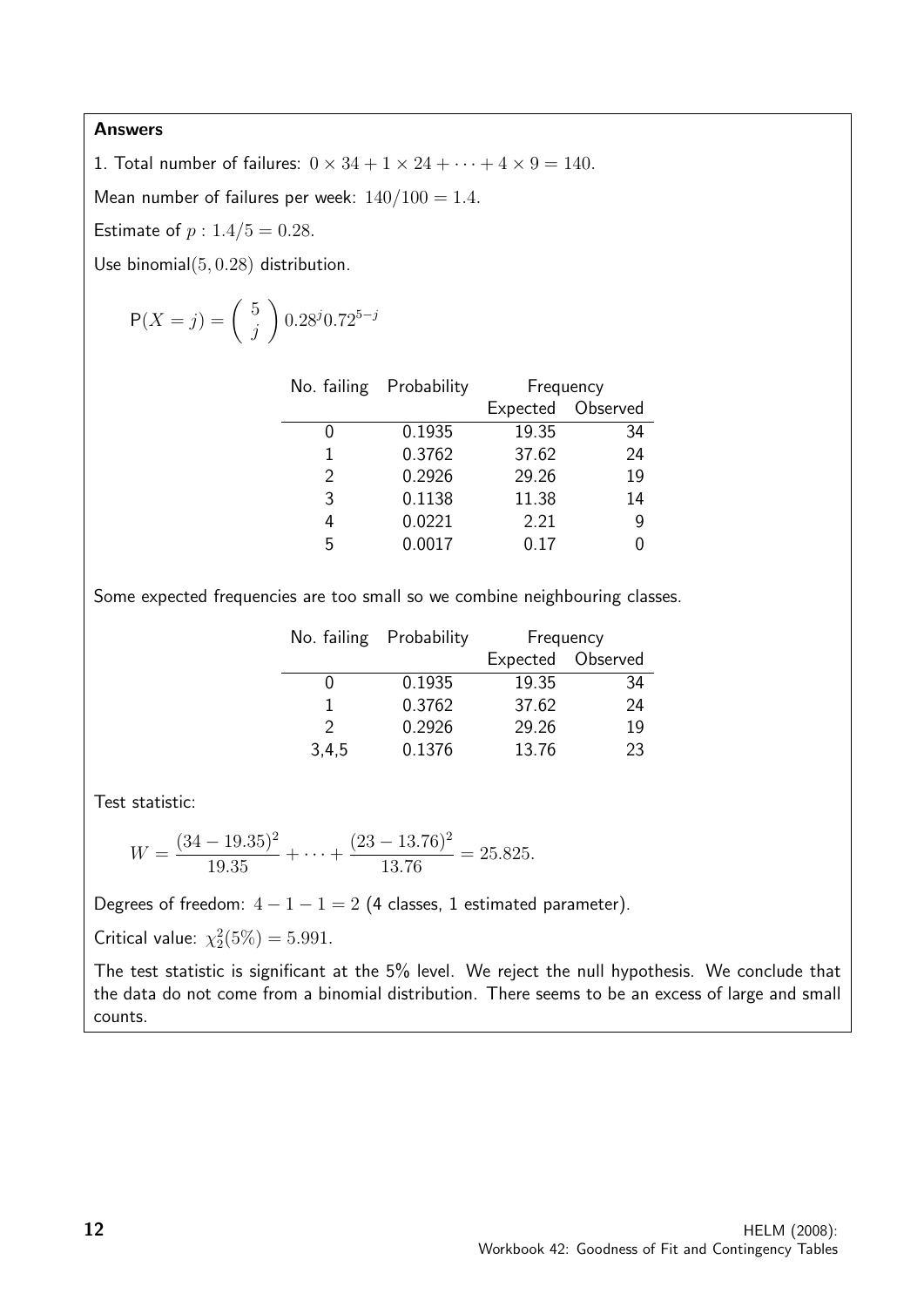

2. Total number of vehicles:  $0 \times 0 + 1 \times 5 + 2 \times 10 + \cdots + 11 \times 1 = 559$ .

Mean number of vehicles per minute:  $559/120 = 4.658$ .

Use Poisson(4.658) distribution.

$$
P(X = j) = \frac{e^{-4.658}4.658^j}{j!}.
$$

| No. vehicles Probability |         | Frequency |                |
|--------------------------|---------|-----------|----------------|
|                          |         | Expected  | Observed       |
| 0                        | 0.00949 | 1.14      | 0              |
| 1                        | 0.04418 | 5.30      | 5              |
| 2                        | 0.10290 | 12.35     | 10             |
| 3                        | 0.15977 | 19.17     | 20             |
| 4                        | 0.18606 | 22.33     | 30             |
| 5                        | 0.17333 | 20.80     | 20             |
| 6                        | 0.13456 | 16.15     | 15             |
| 7                        | 0.08954 | 10.74     |                |
| 8                        | 0.05214 | 6.26      | 6              |
| 9                        | 0.02698 | 3.24      | 4              |
| 10                       | 0.01257 | 1.51      | $\overline{2}$ |
| 11<br>>                  | 0.00848 | 1.02      | 1              |

Some expected frequencies are too small so we combine neighbouring classes.

| No. vehicles Probability |         | Frequency |          |
|--------------------------|---------|-----------|----------|
|                          |         | Expected  | Observed |
| 0,1                      | 0.05367 | 6.44      | 5        |
| $\overline{2}$           | 0.10290 | 12.35     | 10       |
| 3                        | 0.15977 | 19.17     | 20       |
| 4                        | 0.18606 | 22.33     | 30       |
| 5                        | 0.17333 | 20.80     | 20       |
| 6                        | 0.13456 | 16.15     | 15       |
| 7                        | 0.08954 | 10.74     |          |
| 8                        | 0.05214 | 6.26      | 6        |
| 9                        | 0.04803 | 5.76      |          |

Test statistic:

$$
W = \frac{(5 - 6.44)^2}{6.44} + \dots + \frac{(7 - 5.76)^2}{5.76} = 5.132.
$$

Degrees of freedom:  $9 - 1 - 1 = 7$  (9 classes, 1 estimated parameter).

Critical value:  $\chi^2(5\%) = 14.07$ .

The test statistic is not significant at the 5% level. We do not reject the null hypothesis. There is insufficient evidence to conclude that the data do not come from a Poisson distribution.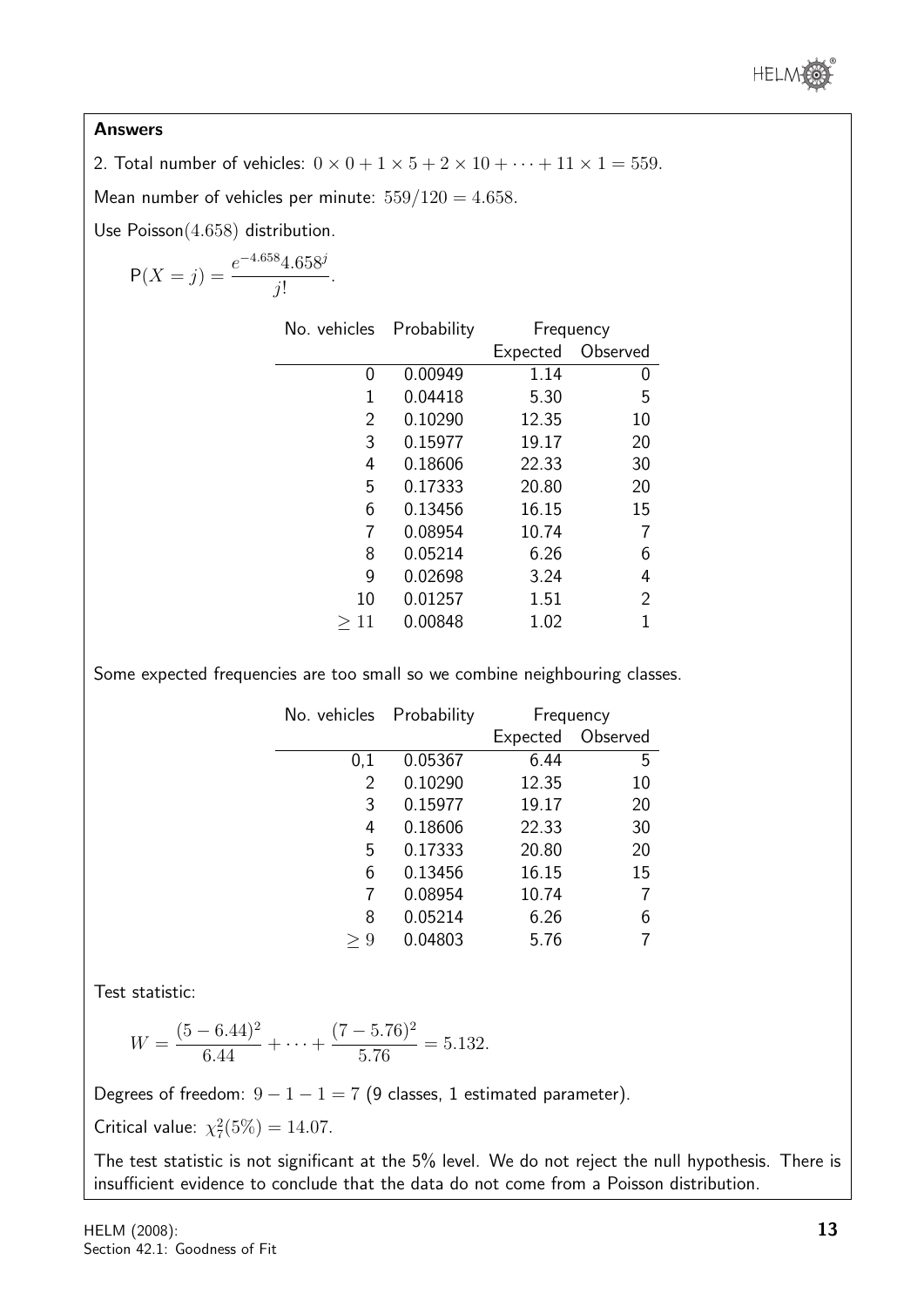3. Using a  $N(5.08, 3.29)$  distribution we can calculate the probabilities for the various class intervals. For example,

$$
P(5 < Y \le 6) = \Phi\left(\frac{6 - 5.08}{\sqrt{3.29}}\right) - \Phi\left(\frac{5 - 5.08}{\sqrt{3.29}}\right)
$$
  
=  $\Phi(0.5072) - \Phi(-0.0441)$   
=  $\Phi(0.5072) + \Phi(0.0441) - 1$   
=  $0.694 + 0.518 - 1 = 0.694 - 0.482 = 0.212$ .

| Bending moment $Y$ Probability |       | Frequency |                |
|--------------------------------|-------|-----------|----------------|
|                                |       | Expected  | Observed       |
| $Y \leq 2$                     | 0.045 | 2.70      | 1.             |
| 2 < Y < 3                      | 0.081 | 4.86      | 4              |
| 3 < Y < 4                      | 0.150 | 9.00      | 12             |
| 4 < Y < 5                      | 0.206 | 12.36     | 18             |
| 5 < Y < 6                      | 0.212 | 12.72     | 11             |
| 6 < Y < 7                      | 0.161 | 9.66      | 5              |
| 7 < Y < 8                      | 0.091 | 5.46      | 4              |
| 8 < Y < 9                      | 0.039 | 2.34      | 2              |
| 9 < Y < 10                     | 0.012 | 0.72      | $\overline{2}$ |
| 10 < Y                         | 0.003 | 0.18      | 1              |

Some expected frequencies are too small so we combine neighbouring classes.

| Bending moment $Y$ Probability |       |       | Frequency         |
|--------------------------------|-------|-------|-------------------|
|                                |       |       | Expected Observed |
| Y < 3                          | 0.126 | 7.56  | 5                 |
| 3 < Y < 4                      | 0.150 | 9.00  | 12                |
| 4 < Y < 5                      | 0.206 | 12.36 | 18                |
| 5 < Y < 6                      | 0.212 | 12.72 | 11                |
| 6 < Y < 7                      | 0.161 | 9.66  | 5                 |
| 7 < Y < 8                      | 0.091 | 5.46  | 4                 |
| 8 < Y                          | 0.054 | 3.24  | 5                 |

Test statistic:

$$
W = \frac{(5 - 7.56)^2}{7.56} + \dots + \frac{(5 - 3.24)^2}{3.24} = 8.267.
$$

Degrees of freedom:  $7 - 2 - 1 = 4$  (7 classes, 2 estimated parameters).

Critical value:  $\chi_4^2(5\%) = 9.488$ .

The test statistic is not significant at the 5% level. We do not reject the null hypothesis. There is insufficient evidence to conclude that the data do not come from a normal distribution.